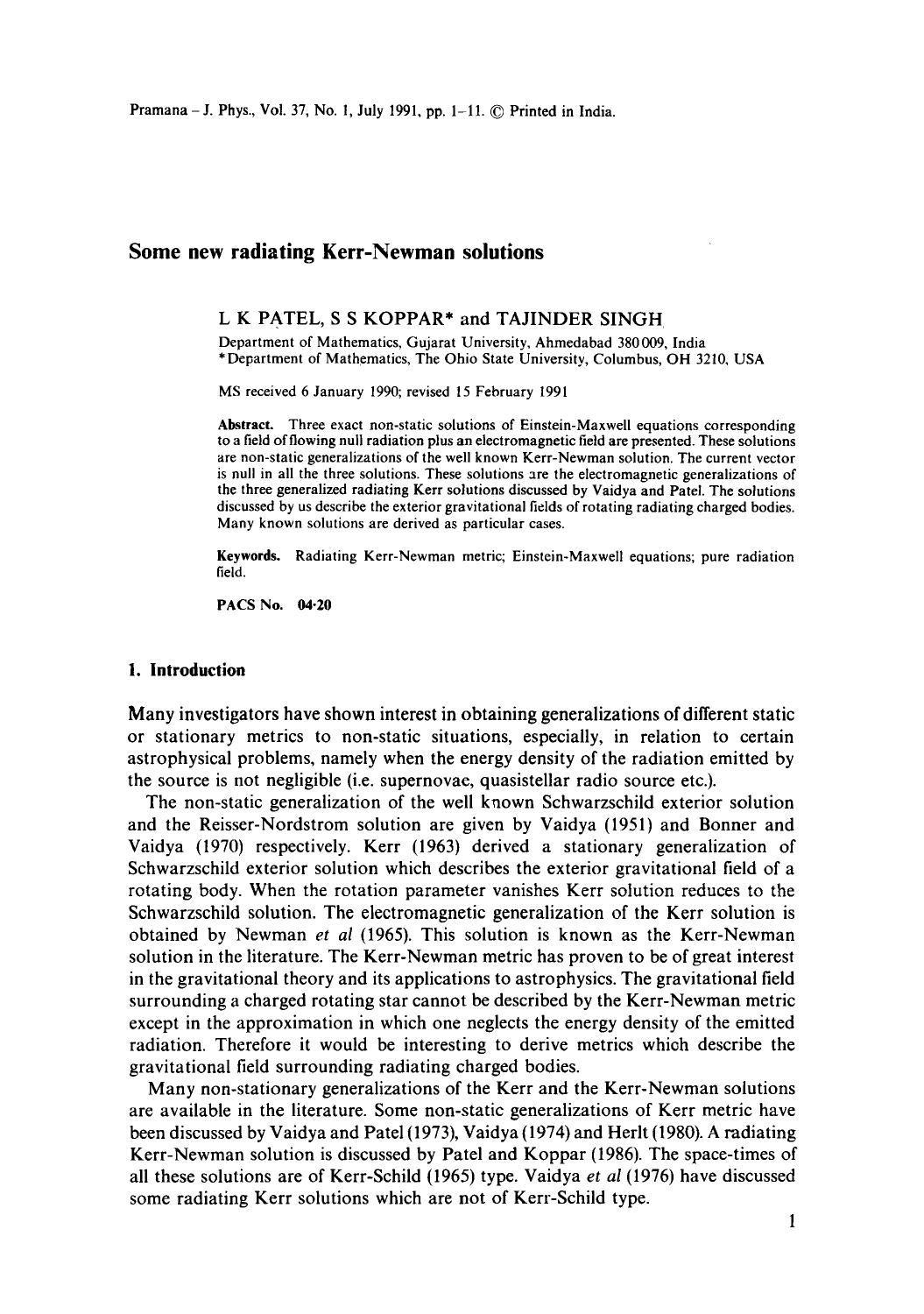Vaidya and Patel (1990) have presented three generalized radiating Kerr solutions described by the metrics which are not of the Kerr-Schild type.

In the present paper, we give the electromagnetic generalizations of the three solutions discussed by Vaidya and Patel (1990) in the form of exact solutions of Einstein-Maxwell equations

$$
R_{ik} = -8\pi [E_{ik} + \sigma \omega_i \omega_k], \quad \omega_i \omega^i = 0 \tag{1}
$$

$$
F_{ik}^{ik} = 4\pi J^i \tag{2}
$$

where semicolon indicates covariant differentiation. Here  $\omega_i$  is null vector,  $E_{ik}$  is the electromagnetic energy tensor and  $\sigma\omega_i\omega_k$  is the tensor arising out of flowing null radiation.  $F_{ik}$  and  $J^i$  denote respectively the electromagnetic field tensor and the current four vector.

### **2. The metric and the electromagnetic field**

We take the line element in the form (Vaidya and Patel 1989)

$$
ds2 = 2(du + g \sin \alpha d\beta)(dt + H \sin \alpha d\beta) - 2L(du + g \sin \alpha d\beta)2
$$
  
- 
$$
M2(d\alpha2 + \sin2 \alpha d\beta2)
$$
 (3)

with

$$
g = g(\alpha), \quad H = H(\alpha), \quad L = L(u, \alpha, t), \quad M = M(u, \alpha, t). \tag{4}
$$

Here it should be noted that Vaidya and Patel (1989) have discussed a metric which is slightly general than metric (3). In their metric  $g = g(\alpha, u)$  and  $H = H(u, \alpha, t)$  with  $\partial g/\partial u = -\partial H/\partial t$ . Their solution describes the field of a radiating Kerr particle in the Einstein universe. When  $H = 0$ , metric (3) reduces to the metric discussed by Vaidya *et al* (1976) in connection with radiating Kerr solutions.

We now introduce the following tetrad in the space-time described by metric (3):

$$
\theta^1 = du + g \sin \alpha d\beta, \quad \theta^2 = M dx, \quad \theta^3 = M \sin \alpha d\beta
$$
  

$$
\theta^4 = dt + H \sin \alpha d\beta - L\theta^1.
$$
 (5)

In terms of the above tetrad, metric (3) takes the simple form

$$
ds^2 = 2\theta^1 \theta^4 - (\theta^2)^2 - (\theta^3)^2 = g_{(ab)}\theta^a \theta^b
$$
 (6)

where  $g_{(ab)}$  are tetrad components of the metric tensor  $g_{ik}$ . Here and in what follows the bracketed indices indicate tetrad components with respect to tetrad (5).

With the aid of Cartan's equations of structure one can find the tetrad components  $R_{bcd}^a$  of the curvature tensor for metric (3) and tetrad (5). From  $R_{bcd}^a$  one can find the tetrad components  $R_{(ab)} = R_{abc}^c$  of the Ricci tensor for metric (3). All these computational details are given by the Vaidya and Patel (1989). Therefore we shall not go into these details here.

It is well known that the Kerr-Newman metric is of Kerr-Schild form. For the Kerr-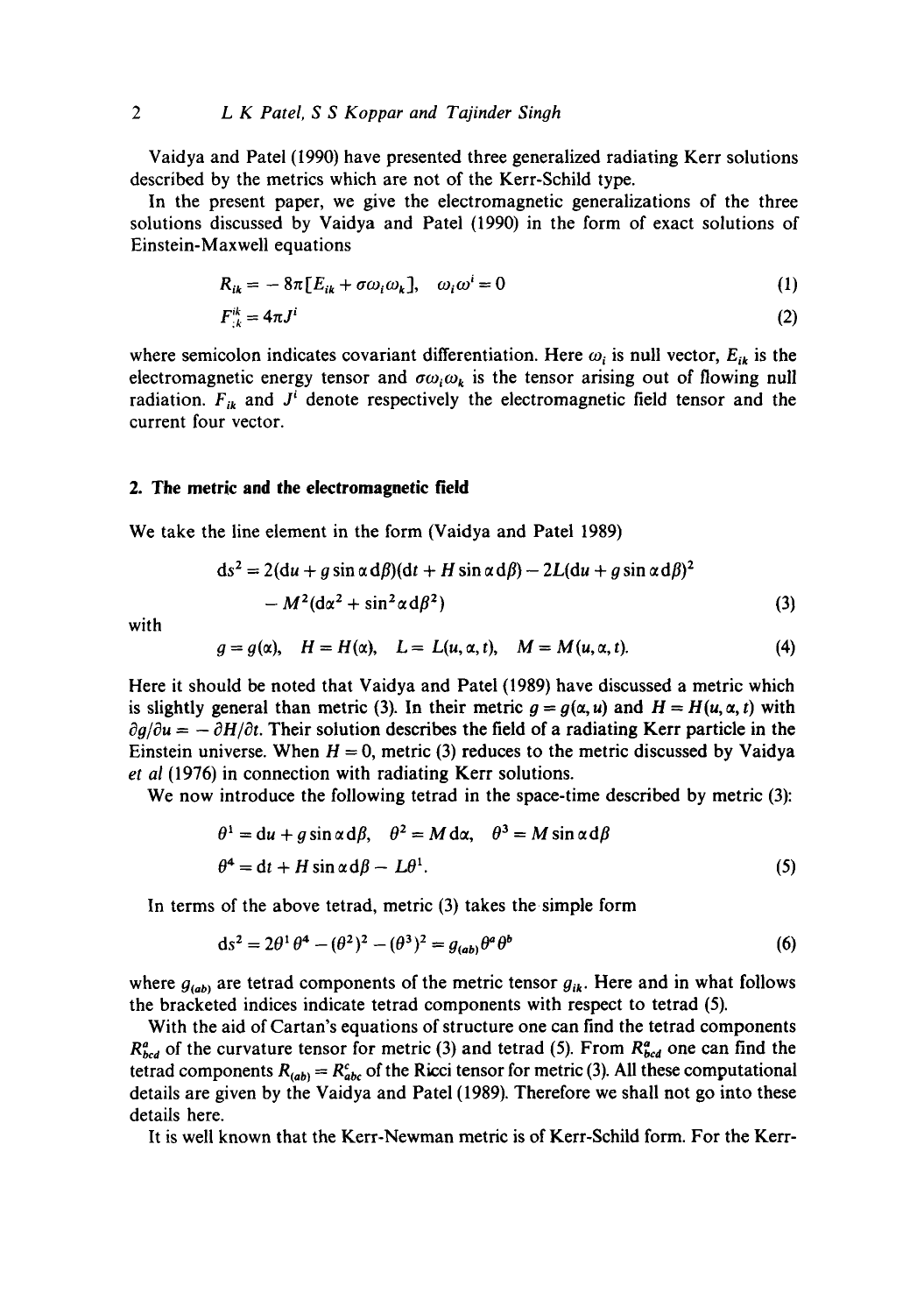Schild type space-times  $g_{ik} = \eta_{ik} + H\xi_i\xi_k$  and  $R_{ik}\xi^i\xi^k = 0$  where  $\xi_i$  is a geodetic null shear-free congruence, H is a function of co-ordinates and  $\eta_{ik} = \text{diag} \{1, -1, -1, -1\}$ (see Vaidya 1974). For electrovac Kerr-Schild space-times, we must have  $E_{ik} \xi^i \xi^k = 0$ . If we take the electromagnetic 4-potential  $A_i$  as a scalar multiple of the null radiation flow vector  $\xi_i$ , then the above requirement is fulfilled. Therefore Bonner and Vaidya (1970) and Patel and Koppar (1986) have taken  $A_i$  as a null vector for the discussion of their electrovac solutions. These facts provide a motivation for assuming  $A_i$  to be a null vector.

We now make two basic assumptions, viz the four current vector  $J<sup>i</sup>$  and the electromagnetic four potential  $A_i$  are null vectors.

We choose the electromagnetic four potential  $A_i$  as  $A_i = A(\alpha, u, t)\omega_i$ ,  $\omega_i\omega^i = 0$ . We name the co-ordinates as  $x^1 = u$ ,  $x^2 = \alpha$ ,  $x^3 = \beta$ ,  $x^4 = t$ . The tetrad components of  $\omega$ . are given by

$$
\omega_{(a)} = (1, 0, 0, 0). \tag{7}
$$

The tensor components of  $\omega_i$  can be obtained from  $\omega_i = e_i^{(a)} \omega_{(a)}, \theta^a = e_i^{(a)} dx^i$ .  $\omega_i$  is determined as

$$
\omega_i = (1, 0, g \sin \alpha, 0).
$$

Consequently we have

$$
A_i = (A, 0, A g \sin \alpha, 0) \tag{8}
$$

Using (8), one can find the electromagnetic field tensor  $F_{ik} = A_{i,k} - A_{k,i}$ . These  $F_{ik}$ and metric (3) will determine the electromagnetic energy tensor  $E_{ik}$ . The expressions for  $E_{ik}$  are lengthy and therefore not reported here. Using these  $E_{ik}$  in the results  $E_{(ab)} = e_{(a)}^i e_{(b)}^k E_{ik}$ ,  $dx^i = e_{(a)}^i \theta^a$  one can determine the tetrad components  $E_{(ab)}$  of  $E_{ik}$ . The non-zero  $E_{(ab)}$  are given below for ready reference

$$
E_{(14)} = E_{(22)} = E_{(33)} = \frac{1}{2} \left[ A_t^2 + \frac{4f^2 A^2}{M^4} \right]
$$
  
\n
$$
E_{(11)} = \frac{1}{M^2} [A_a^2 + (gA_u + HA_t)^2]
$$
  
\n
$$
E_{(12)} = \frac{1}{M} \left[ A_t A_a + \frac{2fA}{M^2} (gA_u + HA_t) \right]
$$
  
\n
$$
E_{(13)} = \frac{1}{M} \left[ \frac{2fA}{M^2} A_a - A_t (gA_u + HA_t) \right]
$$
 (9)

where the function  $f$  is defined by

$$
2f = g_{\alpha} + g \cot \alpha \tag{10}
$$

Here and in what follows a suffix denotes partial derivative eg.  $g_{\alpha} = \partial g / \partial \alpha$ ,  $A_t = \partial A / \partial t$ ,  $L_{ut} = \partial^2 L / \partial u \, \partial t$  etc.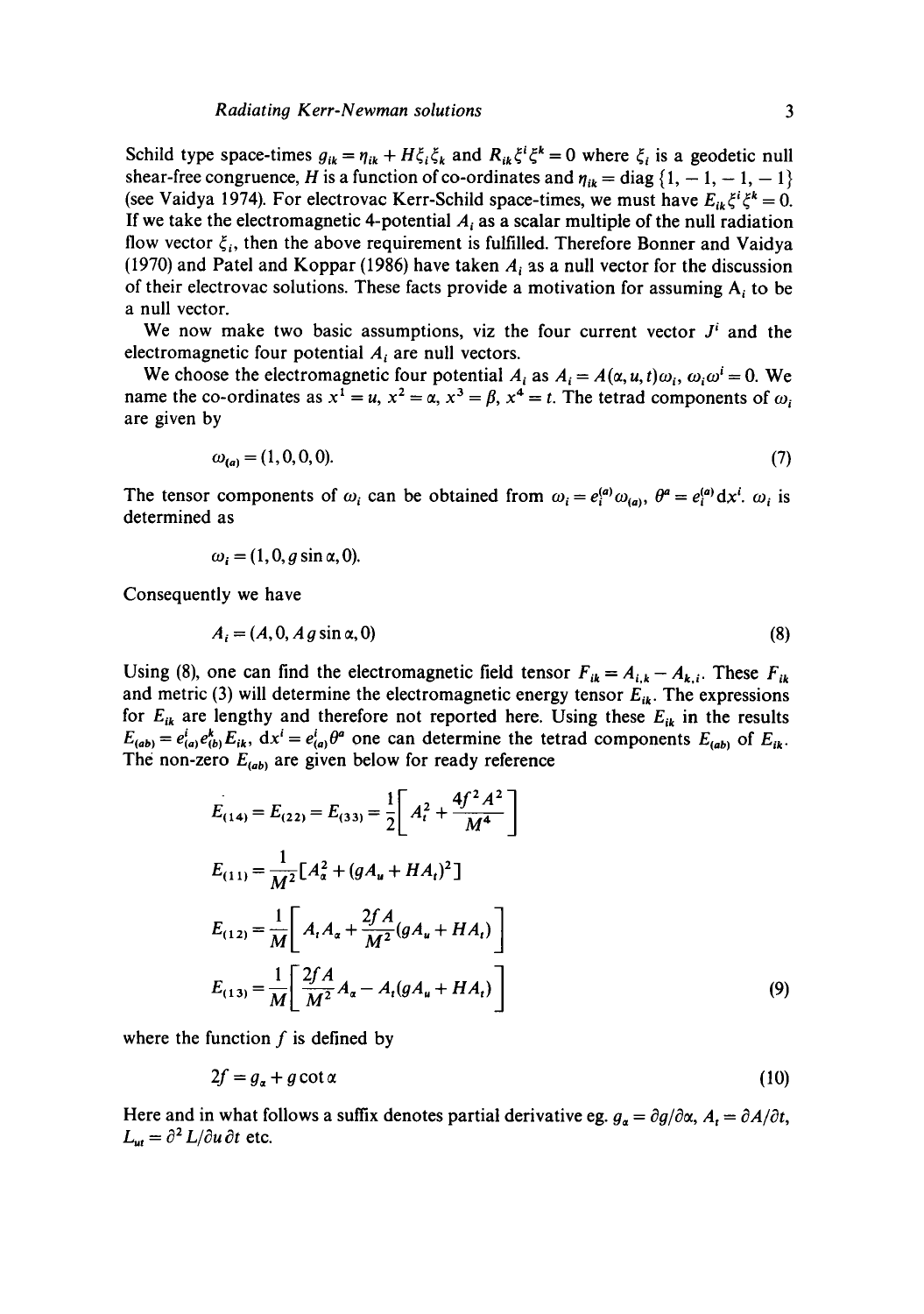## **3. The field equations and their solutions**

We have verified that the Maxwell equations (2) with  $J^1 = J^2 = J^3 = 0$  give the following three differential equations for the function A

$$
A_{at} + 2f \left[ g \left( \frac{A}{M^2} \right)_u + H \left( \frac{A}{M^2} \right)_t \right] = 0,
$$
  

$$
g A_{ut} + H A_{tt} - \left( \frac{2fA}{M^2} \right)_a = 0,
$$
  

$$
A_{tt} + 2A_t \left( \frac{M_t}{M} \right) + \frac{4f^2 A}{M^4} = 0.
$$
 (11)

The value of  $J<sup>4</sup>$  is given by

$$
-4\pi J^4 = \frac{g^2}{M^2} A_{uu} - \frac{1}{M^2} [(M^2 - Hg)A_t]_u
$$
  
+ 
$$
\frac{1}{M^2} \bigg[ A_{\alpha\alpha} + \left( A_{\alpha} + \frac{2fAH}{M^2} \right) \cot \alpha + \left( \frac{2fAH}{M^2} \right)_{\alpha} \bigg].
$$
 (12)

Here it should be noted that the metric potential  $L$  does not appear explicitly in the electromagnetic field quantites.

The field equations (1) can be expressed in the tetrad basis as

$$
R_{(ab)} = -8\pi [E_{(ab)} + \sigma \omega_{(a)} \omega_{(a)}], \quad \omega_{(a)} \omega^{(a)} = 0. \tag{13}
$$

The field equations (13) along with (7) and (9) give rise to the following relations:

$$
R_{(44)} = \frac{2}{M} \left[ M_u - \frac{f^2}{M^3} \right] = 0 \tag{14}
$$

$$
R_{(24)} = \frac{1}{M} \left[ \left( \frac{M_t}{M} \right)_\alpha - g \left( \frac{f}{M^2} \right)_\nu - H \left( \frac{f}{M^2} \right)_t \right] = 0 \tag{15}
$$

$$
R_{(34)} = -\frac{1}{M} \left[ g \left( \frac{M_t}{M} \right)_u + H \left( \frac{M_t}{M} \right)_t + \left( \frac{f}{M^2} \right)_a \right] = 0 \tag{16}
$$

$$
R_{(22)} = \frac{1}{M^2} \bigg[ \left( \frac{M_x}{M} \right)_x + \left( \frac{M_x}{M} \right) \cot \alpha - 1 - (M^2)_{ut} - \{ L(M^2)_t \},
$$
  
+ 
$$
4f \frac{fL - h}{M^2} + g^2 \left( \frac{M_u}{M} \right)_u + H^2 \left( \frac{M_t}{M} \right)_t + 2gH \left( \frac{M_t}{M} \right)_u \bigg]
$$
  
= 
$$
-8\pi E_{(22)} \tag{17}
$$

$$
R_{(14)} = L_{tt} + \frac{2}{M} \bigg[ M_{ut} + L_t M_t + LM_{tt} + f \frac{fL - h}{M^3} \bigg]
$$
  
= 
$$
-8\pi E_{(14)}
$$
 (18)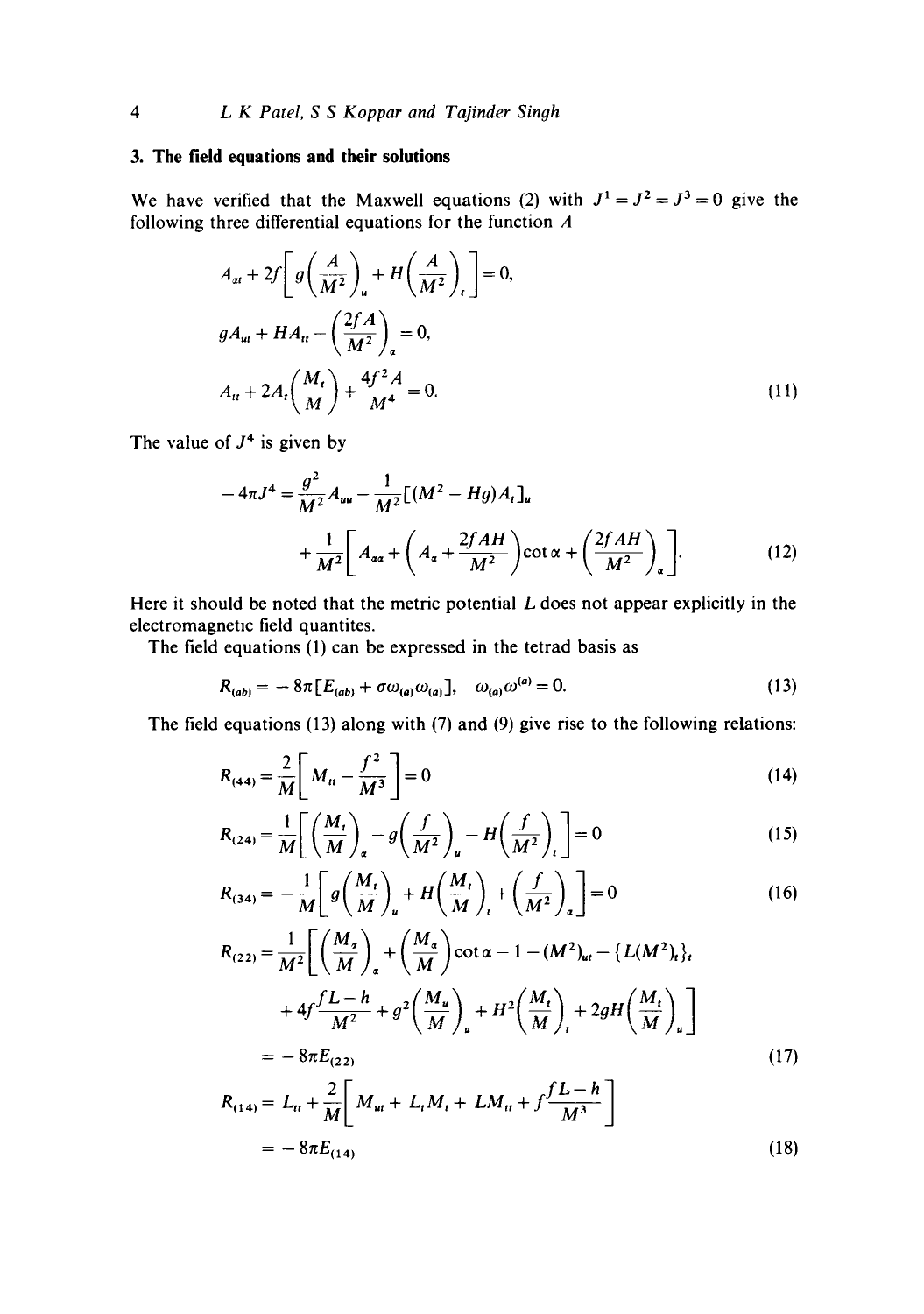*Radiating Kerr-Newman solutions 5* 

$$
R_{(12)} = LR_{(24)} + \frac{1}{M} \bigg[ \bigg( L_t - \frac{M_u}{M} \bigg)_a + g \bigg\{ \frac{2fL - h}{M^2} \bigg\}_u + H \bigg\{ \frac{2fL - h}{M^2} \bigg\}_t \bigg]
$$
  
\n
$$
= -8\pi E_{(12)}
$$
  
\n
$$
R_{(13)} = LR_{(34)} + \frac{1}{M} \bigg[ \bigg\{ \frac{2fL - h}{M^2} \bigg\}_a - g \bigg( L_t + \frac{M_u}{M} \bigg)_u - H \bigg( L_t + \frac{M_u}{M} \bigg)_t \bigg]
$$
  
\n
$$
= -8\pi E_{(13)}
$$
  
\n
$$
R_{(11)} = L^2 R_{(44)} + 2h \frac{2fL - h}{M^4} + \frac{1}{M^2} [L_{\alpha\alpha} + L_{\alpha} \cot \alpha + g^2 L_{uu} + H^2 L_u + 2gHL_{ut} + 2MM_{uu} + 4LM_{uu} - 2L_t MM_u + 2L_u MM_t]
$$
  
\n(20)

$$
= -8\pi\sigma - 8\pi E_{(11)} \tag{21}
$$

where  $E_{(ab)}$  are given by (9) and the function h is defined by

$$
2h = H_a + H \cot \alpha. \tag{22}
$$

Let us first consider the field equations (14), (15) and (16). The structure of these three differential equations is similar to that of the corresponding equations discussed by Vaidya et al (1976) in connection with radiating Kerr solutions. Adopting their method, these three differential equations can be solved for the function  $M$ . The solution can be expressed in the form

$$
M^2 = \frac{f(X^2 + Y^2)}{Y}
$$
 (23)

where X is a function of t, u and  $\alpha$  and Y is a function of u and  $\alpha$  satisfying the relations

$$
X_t = -1, \quad X_y = Y_u, \quad X_u = -Y_y + \frac{H}{g}.\tag{24}
$$

Here and in what follows the variable y is defined by the differential relation  $g d\alpha = dy$ . We now turn our attention to the Maxwell equations  $(11)$ . Substituting  $M^2$  given by (23) and (24), the last equation of the system (11) can be integrated to have the solution

$$
A = \frac{eX + \mu(X^2 - Y^2)}{X^2 + Y^2}
$$
 (25)

where e and  $\mu$  are arbitrary functions of u and y. Using the above value of A and  $M<sup>2</sup>$  given by (23) and (24) in the remaining two equations of the system, we obtain the relations

$$
e_y = - (2\mu Y)_u, \quad e_u = (2\mu Y)_y. \tag{26}
$$

It is known that, for the Kerr-Newman solution,  $\mu = 0$ . Also non-zero e and  $\mu$  give very lengthy and complicated expressions for  $E_{(ab)}$ . In the present paper, we wish to derive radiating Kerr-Newman solutions. Therefore, for simplicity, we assume  $\mu = 0$ .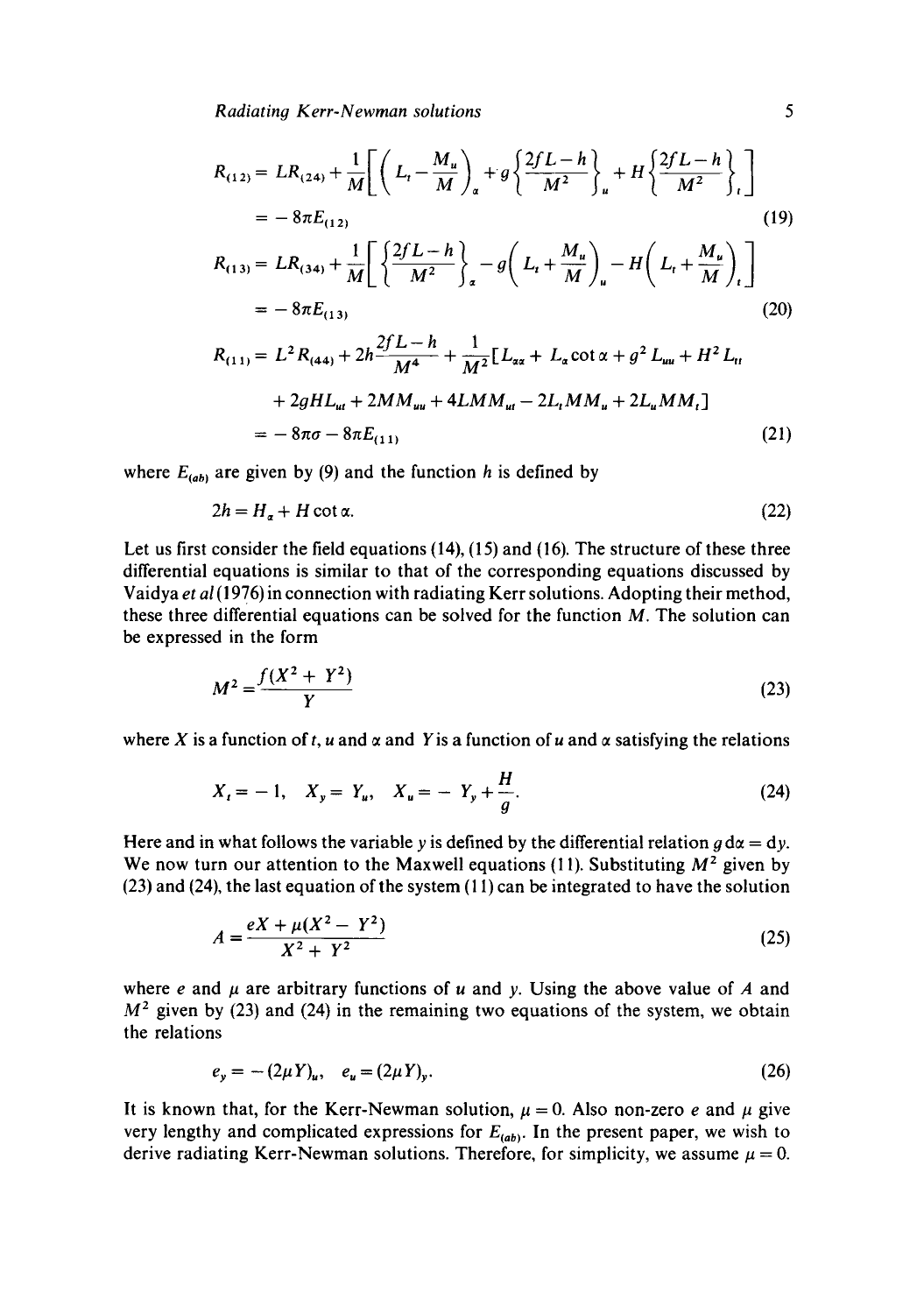Hence we have

$$
A = \frac{eX}{\left(X^2 + Y^2\right)}\tag{27}
$$

where *e* is now a constant.

We know that  $E_{(22)} = E_{(14)}$ . Therefore  $R_{(22)} = R_{(14)}$ .

Thus the field equations (17) and (18) are equivalent to (17) and  $R_{(22)} = R_{(14)}$ . The equation  $R_{(22)} = R_{(14)}$  can be solved for the function 2L. The solution can be expressed as

$$
2L = qX + 2S + \frac{2(FX + EY)}{X^2 + Y^2}
$$
 (28)

where q, S, F and E are functions of  $u$  and  $y$  satisfying the relations

$$
q = -\frac{Y_u}{Y} \tag{29}
$$

and

$$
2S = -\frac{g^2 Y}{2f} \bigg[ \left( \frac{Y_y}{Y} \right)_u + \left( \frac{Y_y}{Y} \right)_y - \left( \frac{f_y}{f} \right)_y \bigg] + Y \left( \frac{f_y}{f} \right) - Y_y + 2X_u - \frac{Y}{f}.
$$
 (30)

Using (28), (29) and (30) in (17) we obtain

$$
E + 2SY + \frac{2\pi e^2}{Y} = \left[\frac{h}{f} + \frac{H}{g} - Y_y\right]Y\tag{31}
$$

Using the above mentioned results  $(23)$ – $(29)$  in the field equations  $(19)$  and  $(20)$  we obtain the relations

$$
F_y = \left[ E + \frac{2\pi e^2}{Y} \right]_v, \quad F_u = -\left[ E + \frac{2\pi e^2}{Y} \right]_y.
$$
 (32)

The equations (12) and (21) now determine  $J<sup>4</sup>$  and the radiation density  $\sigma$  respectively. They are given by

$$
4\pi J^4 = -e\left(\frac{Y_u}{Y}\right)(X^2 + Y^2)^{-1}
$$
\n(33)

and

$$
-8\pi\sigma(X^{2} + Y^{2}) = -\frac{8\pi e^{2}XY_{u}}{Y(X^{2} + Y^{2})} + \frac{3FY_{u}}{Y} + YY_{uu} - 2Y_{u}^{2}
$$

$$
+ 2E_{y} + 2YS_{y} - 4\pi e^{2}\frac{Y_{y}}{Y^{2}} + g^{2}(\frac{Y}{f})
$$

$$
\times \left[ S_{uu} + S_{yy} - Y_{uy}(\frac{Y_{u}}{Y}) - Y_{uu}(\frac{Y_{y}}{Y}) \right].
$$
(34)

From the above analysis, it is easy to establish the following theorem.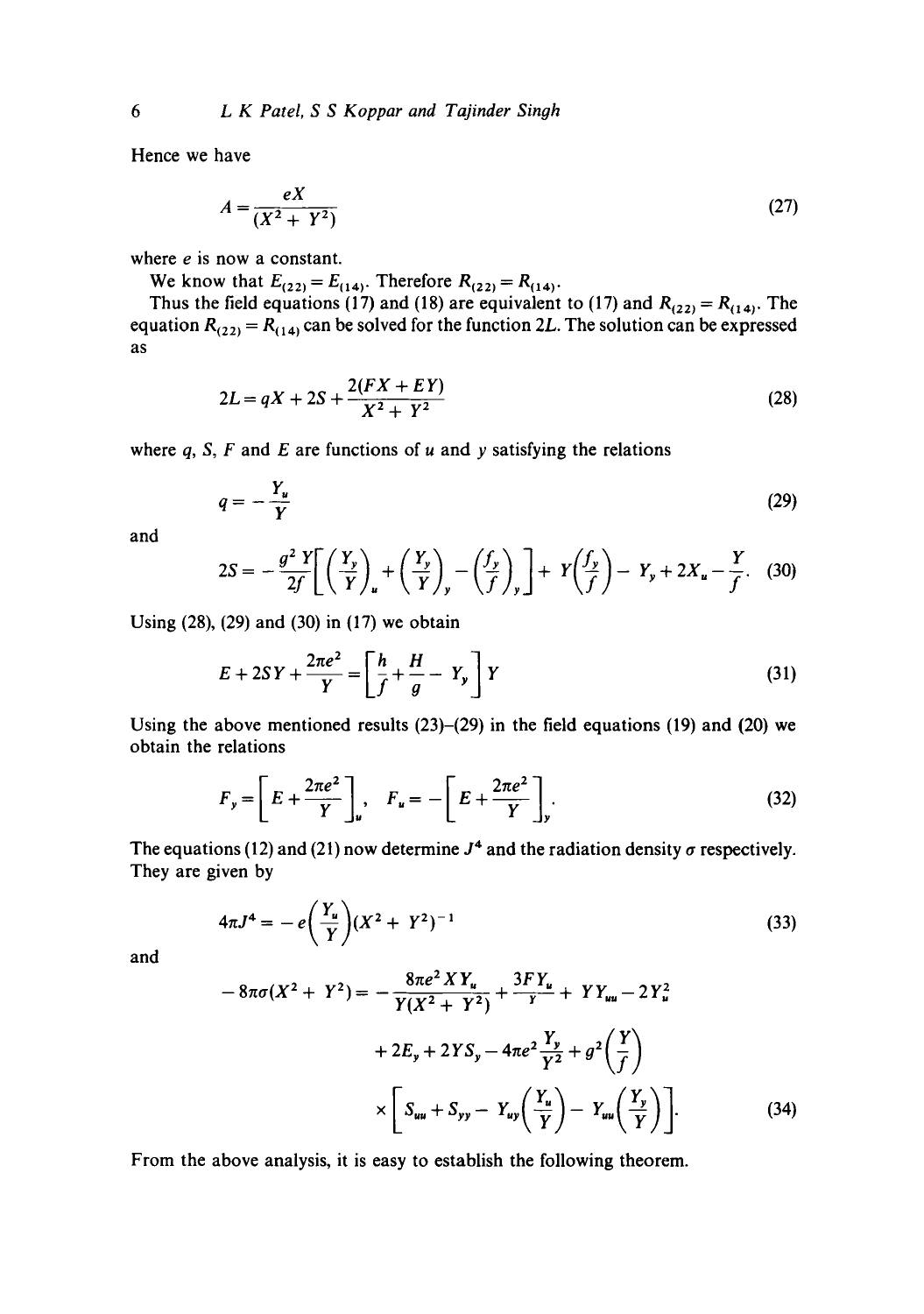**Theorem.** Given a solution  $(L_0, H_0, M_0, g_0)$  of metric (3) representing a radiating *vacuum space-time, one can obtain the corresponding radiating electromagnetic spacetime*  $(L, H_0, M_0, g_0, A)$  *characterized by* 

$$
A = \frac{eX}{(X^2 + Y^2)}, \quad L = L_0 - \frac{2\pi e^2}{(X^2 - Y^2)}
$$

*where e is a constant representing the charge parameter.* 

Here it should be noted that  $J<sup>4</sup>$  is, in general, non-zero and it can be determined from (12).

In the next section we shall apply the above mentioned theorem to the three physically meaningful radiating Kerr solutions discussed by Vaidya and Patel (1990). The relations (24) and (32) imply the following differential equations:

$$
Y_{uu} + Y_{yy} = \left(\frac{H}{g}\right)_y, \quad X_{uu} + X_{yy} = 0
$$
  

$$
\left[E + \frac{2\pi e^2}{Y}\right]_{uu} + \left[E + \frac{2\pi e^2}{Y}\right]_{yy} = 0
$$
  

$$
F_{uu} + F_{yy} = 0
$$
 (35)

All the equations of (35) except the first one are Laplace's equations in u and y. The first equation of (35) states that the Laplacian of Y is a function of y only. We shall not try to discuss the general solutions of (35). In the next section, we shall discuss some important particular solutions of (35).

## **4. Three new radiating Kerr-Newman metrics**

It is well known that Y is a separable function of u and y and  $E = 0$  for the radiating Kerr metric discussed by Vaidya and Patel (1973). For the usual Kerr-Newman metric Y is a function of y only and  $E + 2\pi e^2/Y = 0$ . Therefore it seems reasonable to make the following two simplifying assumption:

$$
Y = UV, \quad E + \frac{2\pi e^2}{Y} = 0 \tag{36}
$$

where U is a function of u and V is a function of y only. From  $(32)$  it is clear that we can take,  $E + 2\pi e^2/Y = constant = B$  say. We have verified that the assumptions  $Y = UV$  and  $E + (2\pi e^2/Y) = B$  are compatible only if  $B = 0$ . Therefore F is constant. Substitution of  $Y = UV$  in the first eq. of (35) yields the differential equation

$$
VU_{uu} + UV_{yy} = \left(\frac{H}{g}\right)_y.
$$
 (37)

Vaidya and Patel (1990) have discussed three particular solutions of (37). We shall now briefly discuss three electromagnetic generalizations of these solutions with the aid of the theorem cited in the previous section.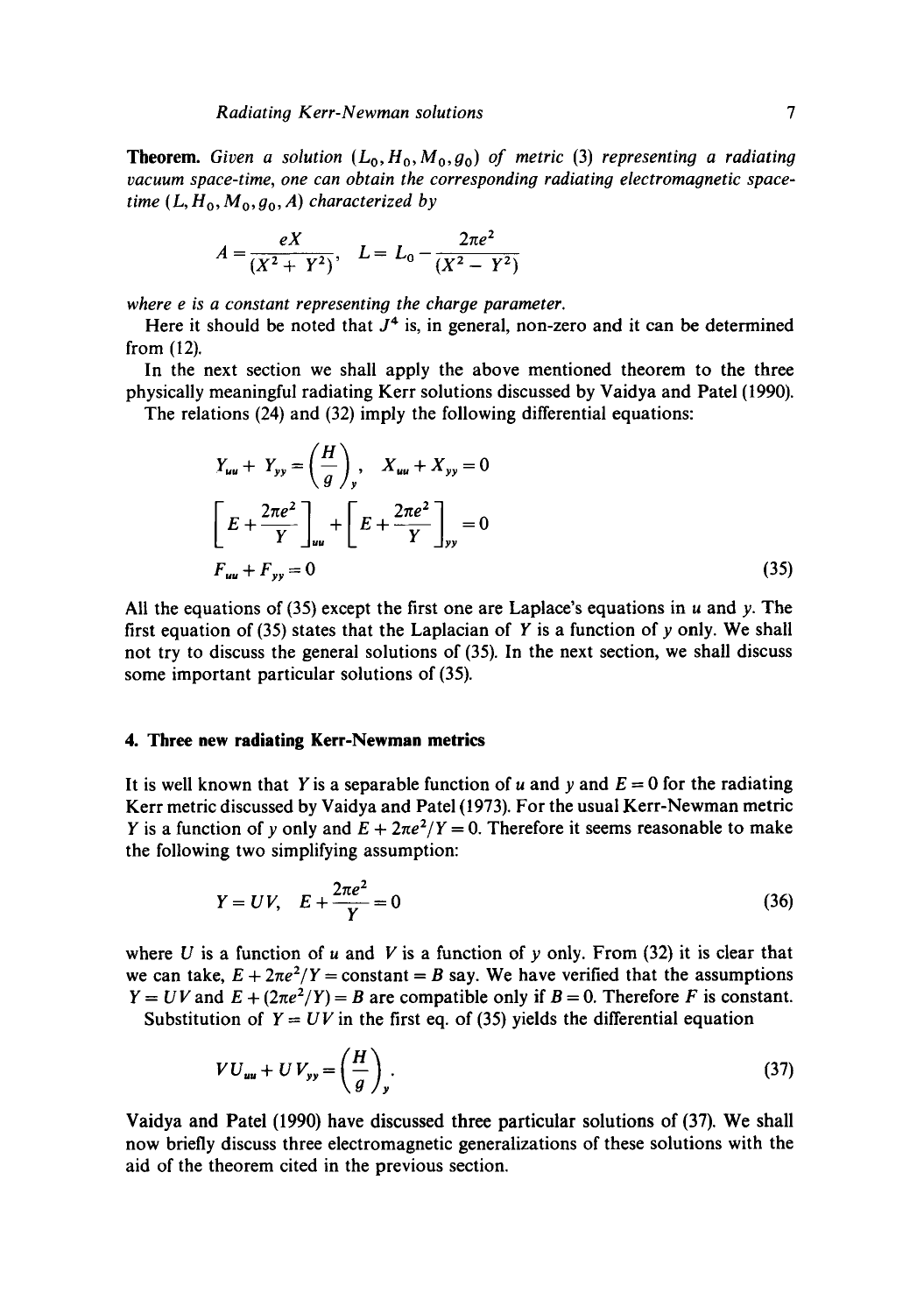In all the generalizations we shall give the forms of the line-elements along with the corresponding values of X, Y,  $g \sin \alpha$ , H sin  $\alpha$ ,  $J^4$  and the radiation density  $\sigma$ .

*Case 1.*  $V_{vv} = 0$ , and  $U_{uu} = constant$ .

In this case we have

$$
X = \int (1 + au^2) du + (\overline{k} - a^2 y^2) u - a y^2 - t,
$$
  
\n
$$
Y = -y(1 + au^2),
$$
  
\n
$$
y = -b \cos \alpha + C[1 + \cos \alpha \log(\tan(\alpha/2))]
$$
  
\n
$$
g \sin \alpha = b \sin^2 \alpha + C[\cos \alpha - \sin^2 \alpha \log(\tan(\alpha/2))]
$$
  
\n
$$
H = g(\overline{k} - a^2 y^2)
$$
\n(38)

where a, b, c and  $\bar{k}$  are arbitrary constants. We shall set  $\bar{k}= a^2b^2$  when  $C=0$  and  $\bar{k} = a^2 c^2$  when  $b = 0$ .

The values of  $J^4$  and  $\sigma$  are given by

$$
J4 = -\frac{2ae}{(1 + au)(X2 + Y2)} - 8\pi\sigma(X2 + Y2) = \frac{6aF}{1 + au}
$$
  
+ 2a<sup>2</sup>c<sup>2</sup>(1 + au)<sup>2</sup> cosec<sup>4</sup>α -  $\frac{16\pi ae2 X}{(1 + au)(X2 + Y2)}$  (39)

where  $X$  and  $Y$  are given by (38).

When  $C = 0$  we get a new radiating Kerr-Newman metric. This metric can be expressed in the final form as

$$
ds^{2} = 2(du + b \sin^{2} \alpha d\beta)(dt + a^{2} b^{3} \sin^{4} \alpha d\beta) - (X^{2} + Y^{2})(1 + au)^{-2}
$$
  
 
$$
\times (dx^{2} + \sin^{2} \alpha d\beta^{2}) - [(1 + au)^{2} + 3a^{2} b^{2} \sin^{2} \alpha - aX(1 + au)^{-1}
$$
  
 
$$
+ (2FX - 4\pi e^{2})(X^{2} + Y^{2})^{-1}](du + b \sin^{2} \alpha d\beta)^{2}
$$
(40)

where X and Y are given by (38) and F is a constant. When  $e = 0$ , the electromagnetic field disappears and we get the radiating Kerr metric discussed by Vaidya and Patel (1973), with slight change of notations.

When  $b = 0$ , our solution reduces to a new associated radiating Kerr solution discussed by Vaidya and Patel (1990). Here it should be mentioned that the solution when  $b = 0$  has a singularity along the axis of symmetry  $\alpha = \pi$ .

We believe that the solution discussed in this case is a new one. The constants  $F$ and e in the solution are the mass and the charge parameters respectively. The constants b and c are related to the angular momentum of the body and a is the radiation parameter. The choice  $a = 0$ ,  $C = 0$  gives us the usual Kerr-Newman metric.

*Case* 2.  $U_{uu} - k^2 U = constant$ ,  $V_{vv} + k^2 V = 0$ .

In this case we have

$$
U = \left[ \left( \frac{2a}{k} \right) \sinh(ku/2) + \cosh(ku/2) \right]^2
$$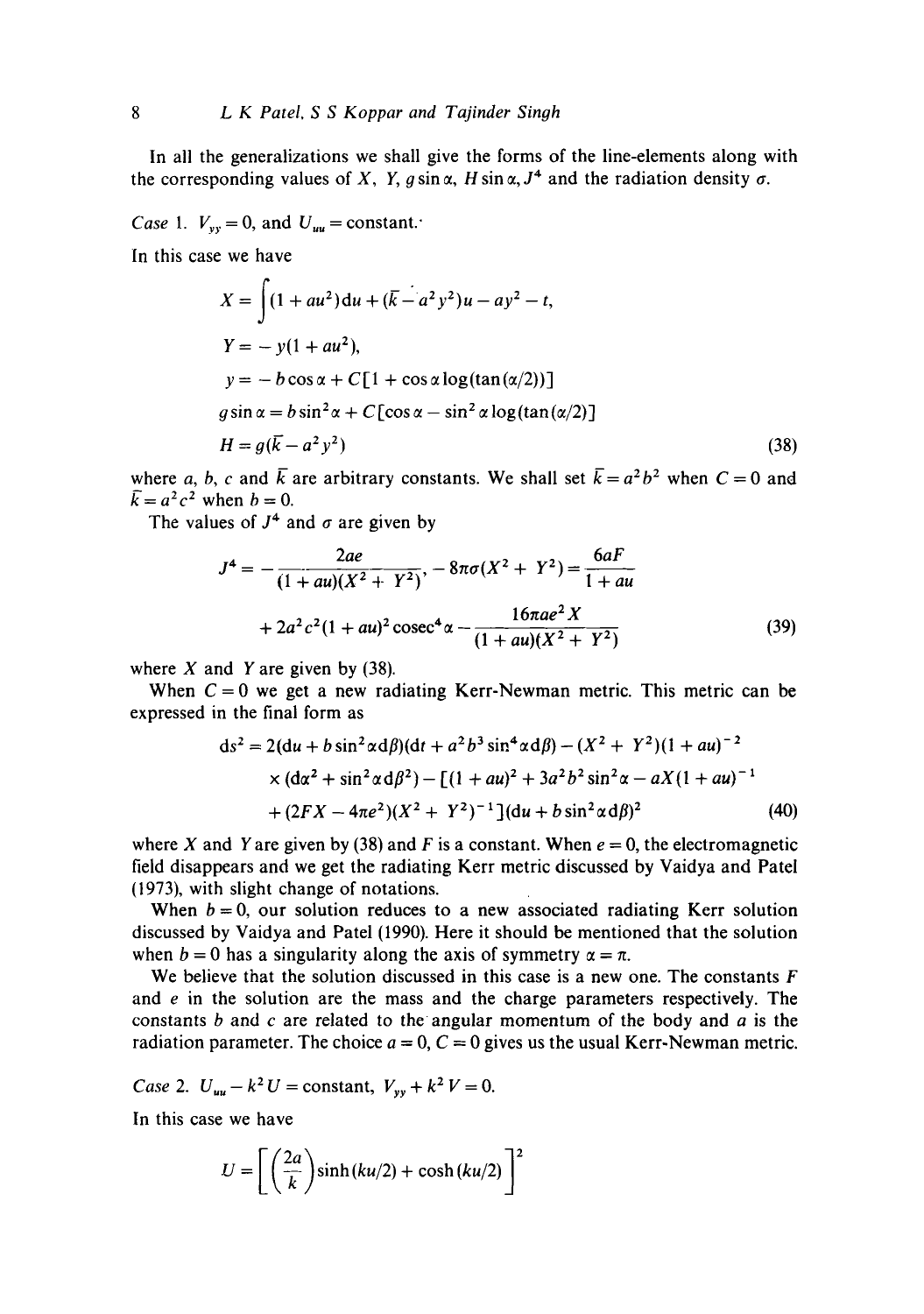*Radiating Kerr-Newman solutions 9* 

$$
V = \left(-\frac{1}{k}\right)\sin ky, \quad X = U_u \int V dy - t, \quad Y = UV
$$
  
\n
$$
(H/g) = \overline{k} + \left[\frac{2a^2}{k} - \frac{1}{2}\right] \cos ky
$$
  
\n
$$
g \sin \alpha = l^2 - \frac{4c^2}{k^2} \sin^2(ky/2)
$$
\n(41)

where a, k,  $\bar{k}$ , l<sup>2</sup> and c are arbitrary constants. In this case the values of  $J<sup>4</sup>$  and radiation density  $\sigma$  are given by

$$
4\pi J^4 U^{1/2} (X^2 + Y^2) = -e [2a \cosh(ku/2) + K \sinh(ku/2)],
$$
  

$$
-8\pi \sigma (X^2 + Y^2) = [2a \cosh(ku/2) + K \sinh(ku/2)]
$$
  

$$
\times [3FU^{-1/2} - 8\pi eX U^{-1/2} (X^2 + Y^2)^{-1}]
$$
(42)

where  $U$ ,  $X$  and  $Y$  are given by (41).

In this case the function  $q$  and 2S are given by

$$
-q = k \left[ \frac{2a}{k} \cosh(ku/2) + \sinh(ku/2) \right] U^{-1/2}
$$
  

$$
2S = 2\bar{k} + 2 \left[ \frac{2a^2}{k} - \frac{1}{2} \right] \cos ky + U \cos ky + k \left[ \frac{2a^2}{k} - \frac{1}{2} \right] \sin ky
$$
  

$$
\times \left[ l^2 - \frac{4c}{k^2} \sin^2(ky/2) \right] \left[ \frac{4c}{k} \sin(ky/2) \cos(ky/2) \right]^{-1}.
$$
 (43)

Using the relations (41) and  $g dx = dy$  and choosing the constants as  $l^2c = 1$ ,  $l^2 = b$ we get the following relation between the variables  $\alpha$  and y:

$$
\tan\left(\frac{ky}{2}\right) = \frac{kb}{A} \left[ \frac{\tan^A(\alpha/2) - 1}{\tan^A(\alpha/2) + 1} \right]
$$
(44)

where  $A = \sqrt{4 - k^2 b^2}$ .

The metric of the solution of this case can be expressed in terms of the co-ordinates u,  $y, \beta$  and t. But this explicit form of the metric is quite lengthy and so we shall not give it here.

An important property of our above solution is worth mentioning. When  $k \rightarrow 0$ , it is easy to see that  $y \rightarrow -l^2 \cos \alpha$ ,  $g \sin \alpha \rightarrow l^2 \sin^2 \alpha$ . We have verified that when  $k \rightarrow 0$ , our solution reduces to the radiating Kerr-Newman metric discussed in case (1). The choice  $a = 0$  and  $k \rightarrow 0$  gives us the usual Kerr-Newman solution. But if we set only  $a = 0$ , then we get a radiating Kerr-Newman metric because in this case  $\sigma \neq 0$  and  $J^4 \neq 0$ .

When  $e = 0$ , the electromagnetic field disappears and our solution becomes the new radiating Kerr solution.

*Case* 3. A particular case  $k = \pm 2a$  of case (2) is interesting. In this case, the metric function  $H$  vanishes. Here the explicit form of the line element is relatively simple. It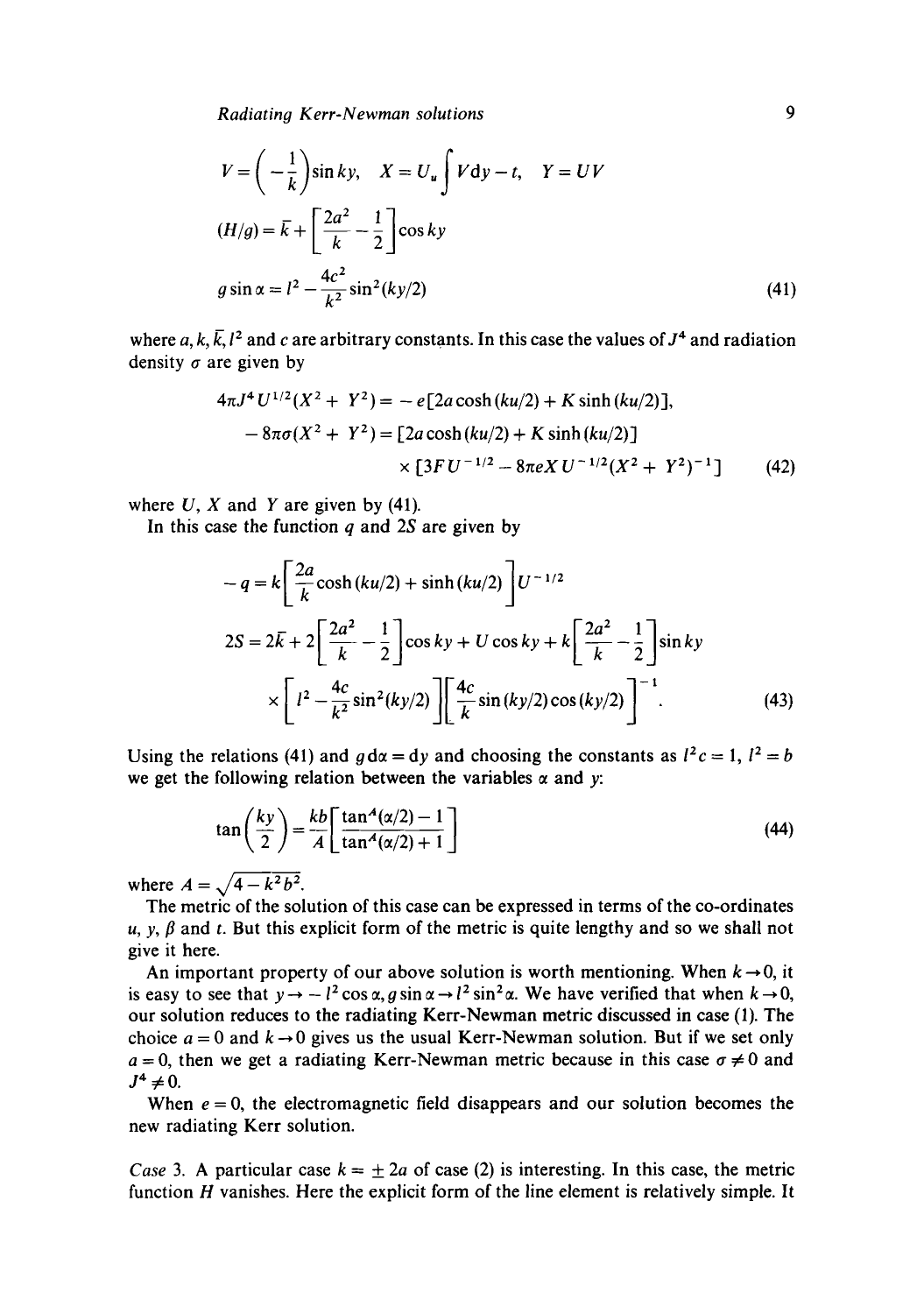10 *L K Patel, S S Koppar and Tajinder Singh* 

can be expressed in terms of the co-ordinates  $u, t, v$  and  $\beta$  as

$$
ds^{2} = 2\left[du + bQd\beta\right]dt - \left(\frac{1}{b}\right) \exp(ku)(X^{2} + Y^{2})\left[(bQ)^{-1}dy^{2} + bQd\beta^{2}\right] - \left[1 + kt + (2FX - 4\pi e^{2})(X^{2} + Y^{2})^{-1}\right](du + bQd\beta)^{2}
$$
(45)

where

$$
X = \left(\frac{1}{k}\right) \left[\exp(ku)\cos ky - 1\right] - t, \quad Y = -\left(\frac{1}{k}\right) \sin ky \exp(ku),
$$
  

$$
Q = 1 - \frac{4}{b^2 k^2} \sin^2(ky/2).
$$
 (46)

The values of  $\sigma$  and  $J^4$  for this simple subcase are given by

$$
4\pi J^4 = -ek(X^2 + Y^2)^{-1}
$$
  

$$
8\pi\sigma(X^2 + Y^2) = -3kF + 8\pi e^2 kX(X^2 + Y^2)^{-1}
$$
 (47)

where  $X$  and  $Y$  are given by (46).

When  $e = 0$ , our above solution reduces to the radiating Kerr metric reported by Vaidya and Patel (1990).

Here one interesting feature of our solution is noteworthy. When  $k \rightarrow 0$  it can be seen that  $J^4 \to 0$ ,  $\sigma \to 0$ ,  $\nu \to -b \cos \alpha$  and  $X \to r = u - t$ . In the case  $k \to 0$ , we can easily check that our solution reduces to the well-known Kerr-Newman solution.

#### **5. Concluding remarks**

In this paper, we have obtained some exact solutions of the Einstein-Maxwell equations, which represent radiating Kerr-Newman solutions, with the help of the general scheme developed in § 3. By using the theorem of § 3 we have also obtained some exact solutions of the scheme of § 3 for the cases (1)  $U_{uu} + k^2 U =$  constant,  $V_{yy} - k^2 V = 0$ ,  $k =$  constant and (2)  $Y = Y(y)$ , i.e. Y is a function of y only. But these solutions are only of mathematical interest. We have not been able to attach any physical significance to them. Therefore they are not reported here.

In the above analysis, we have assumed that the function  $\mu$  vanishes in solution (25) of Maxwell equations. The explicit solutions of Einstein-Maxwell equations in terms of the metric given by (3) and (4) with non-vanishing  $\mu$  are at present under investigation. The results of this investigation will be discussed later.

### **Acknowledgement**

The authors are highly indebted to Prof P C Vaidya for numerous discussions. The authors are also indebted to the referee for his constructive comments. One of the authors (LKP) wishes to thank Prof. Naresh Dadhich for many valuable conversations regarding this paper.